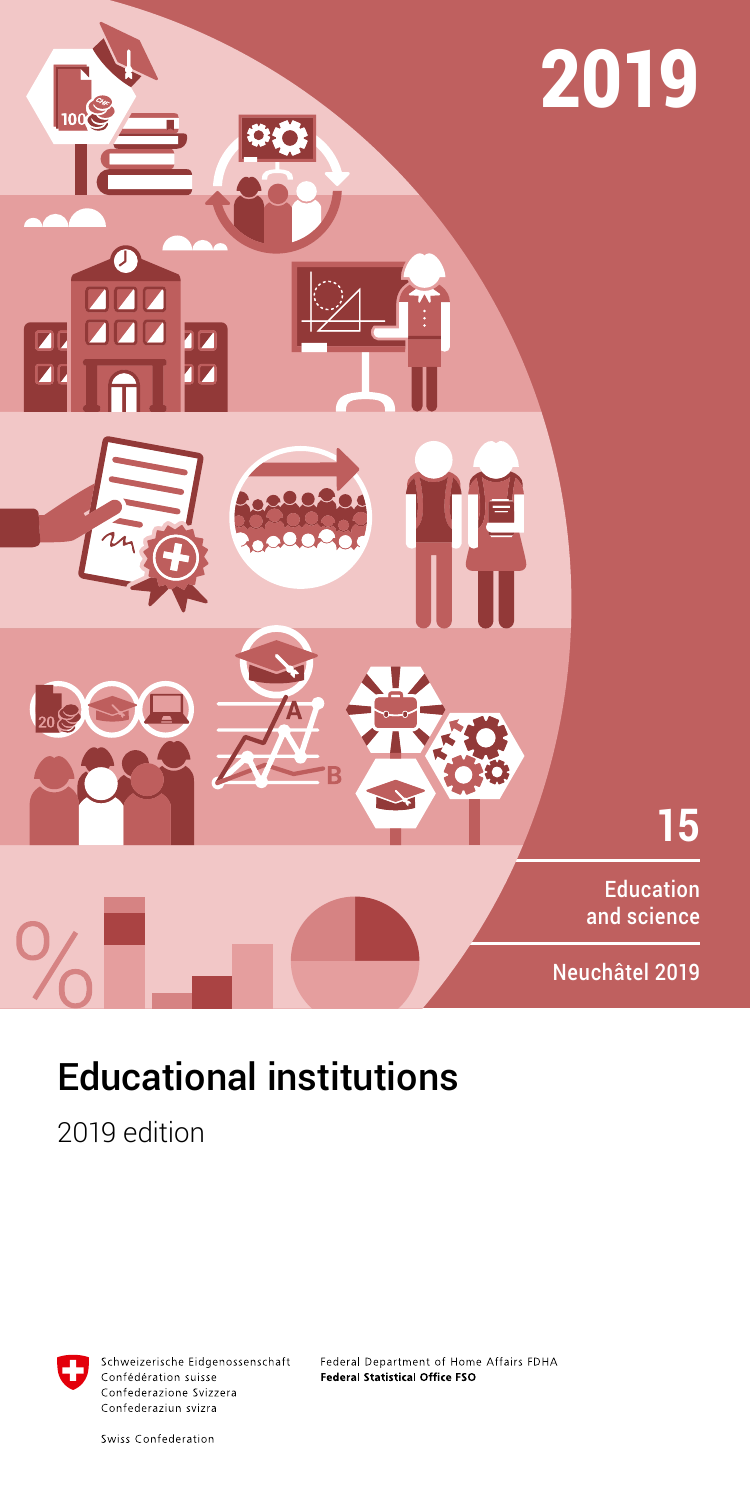| Published by:  | Federal Statistical Office (FSO)                                                                                                                 |
|----------------|--------------------------------------------------------------------------------------------------------------------------------------------------|
| Information:   | schulstat@bfs.admin.ch                                                                                                                           |
| Editor:        | Sylvie Oeuvray, FSO                                                                                                                              |
| Series:        | Swiss Statistics                                                                                                                                 |
| Topic:         | 15 Education and science                                                                                                                         |
| Original text: | French                                                                                                                                           |
| Translation:   | FSO language services                                                                                                                            |
| Layout:        | DIAM Section, Prepress/Print                                                                                                                     |
| Graphics:      | DIAM Section, Prepress/Print                                                                                                                     |
| Online:        | www.statistics.admin.ch                                                                                                                          |
| Print:         | www.statistics.admin.ch<br>Federal Statistical Office, CH-2010 Neuchâtel,<br>order@bfs.admin.ch, tel. +41 58 463 60 60<br>Printed in Switzerland |
| Copyright:     | FSO, Neuchâtel 2019<br>Reproduction with mention of source authorised<br>(except for commercial purposes).                                       |
| FSO number:    | 1559-1900                                                                                                                                        |
|                |                                                                                                                                                  |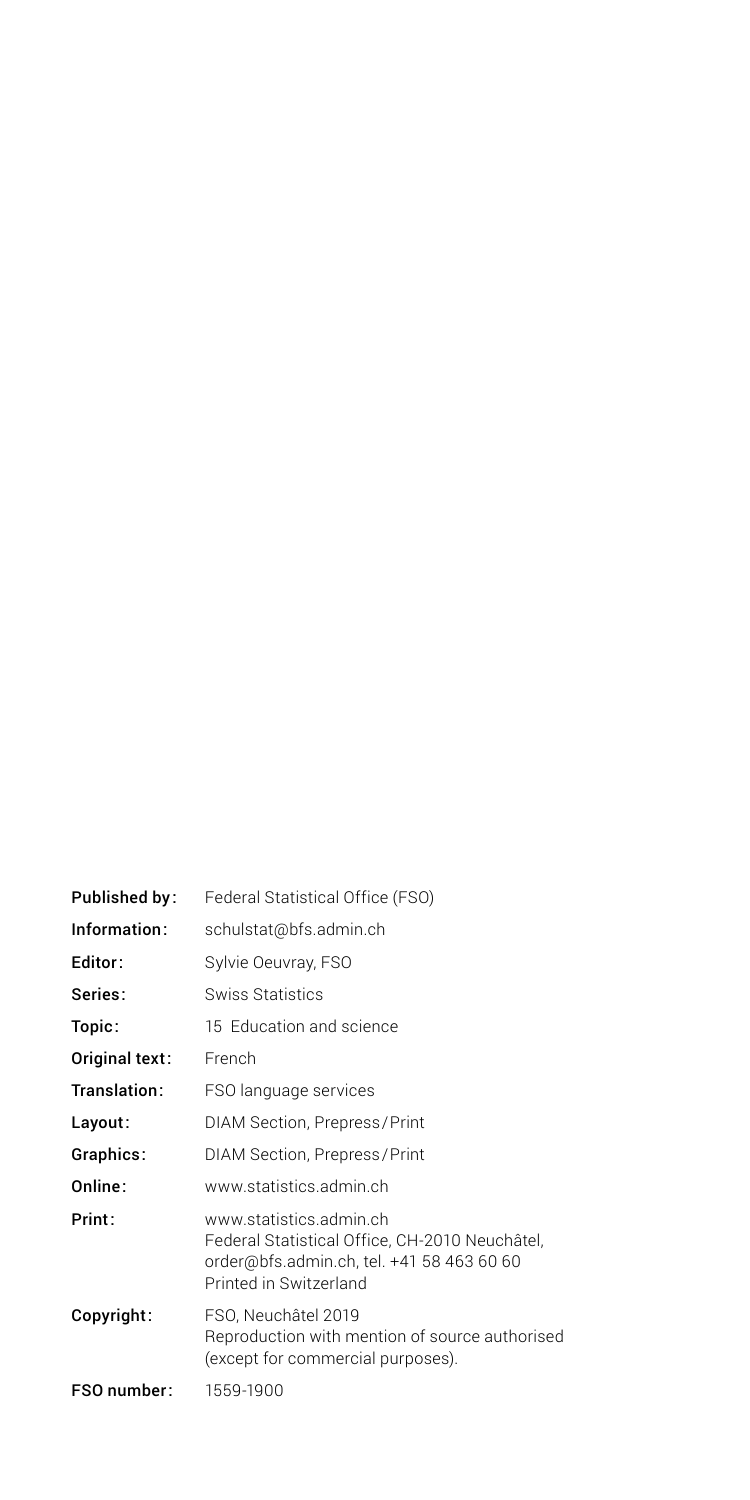# Table of contents

|                      | 1 Introduction                                       | 4       |
|----------------------|------------------------------------------------------|---------|
| $\mathbf{2}^{\circ}$ | The key figures of educational institutions          | 5       |
|                      | <b>3</b> Educational levels                          | 7       |
| 4                    | In focus: special schools                            | 8       |
|                      | 5 In focus: vocational education and training (VET)  | g       |
|                      | 6 Size of educational institutions                   | $10 \,$ |
| $\mathbf{7}$         | Authority responsible for educational institutions   | 12      |
|                      | 8 In focus: cantonal diversity                       | 14      |
| 9                    | Territorial distribution of educational institutions | 16      |
|                      | 10 Sources                                           | 19      |
|                      | 11 Definitions                                       | 21      |
|                      | <b>Information</b>                                   | 22      |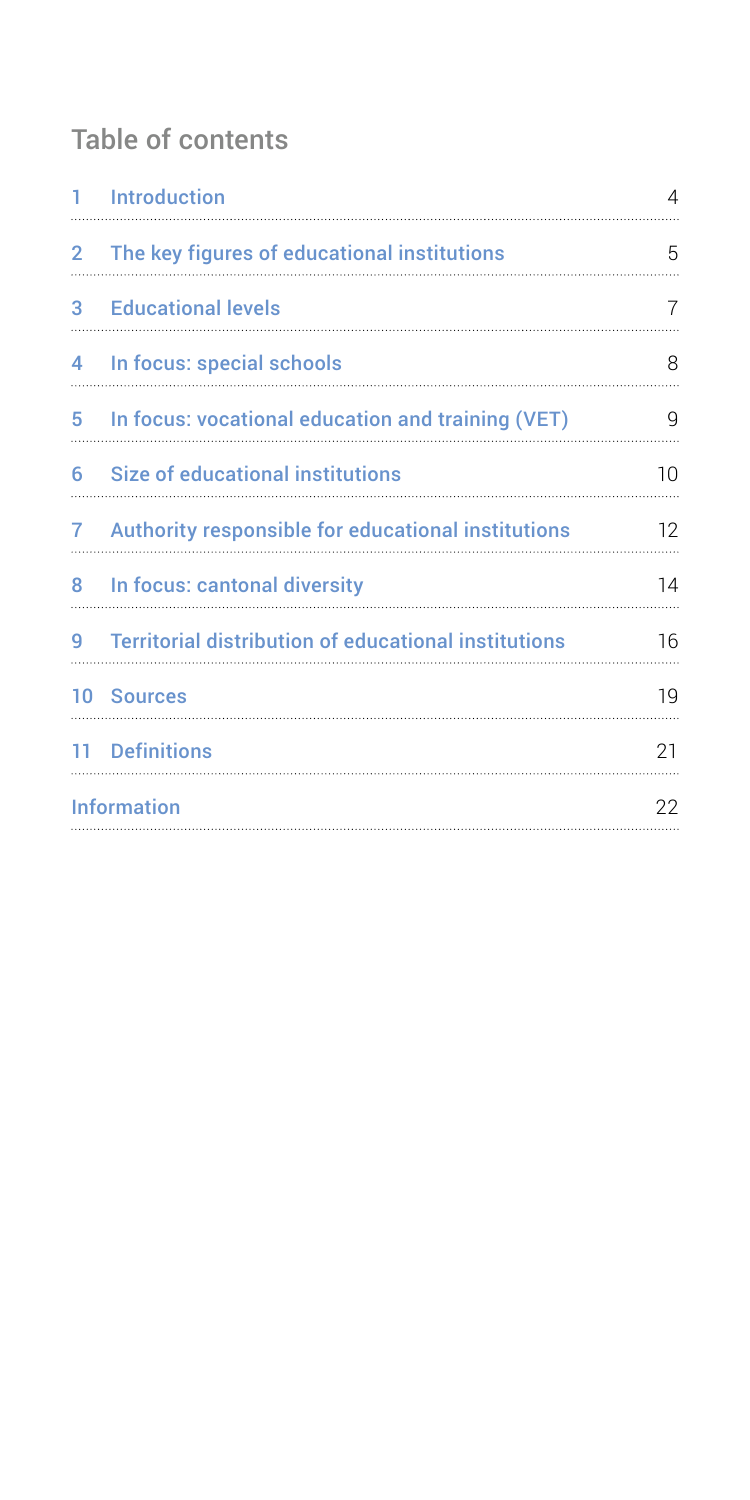### <span id="page-3-0"></span>1 Introduction

This brochure presents Switzerland's educational institutions and provides an overview of how they are organised by educational level, responsible authority (public or private sector), and size as well as territorial and linguistic distribution.

Most of the data are from the educational institutions statistics and the statistics on pupils and students. They are based on the academic year 2017/18.

### Educational institutions

An educational institution is a permanent entity offering pupils/ students one or several types of formal education, provided by teaching staff. Education is conducted on the basis of direct communication between the teaching staff and pupils/ students. An educational institution is defined by its administrative level (the management) and by the educational site(s) (buildings) under its authority. The generic terms of «school» or «establishment» used in this publication correspond to educational sites.

The published figures concern educational institutions from primary<sup>1</sup> to tertiary level. With the exception of the higher education institutions<sup>2</sup>, they generally refer to actual educational sites. The cantonal school organisations differ in the degree of detail with which data on schools (educational sites/buildings) and administrative units (administrative level) are collected.

Tertiary level educational institutions, which are not uniformly defined across Switzerland, are only considered in this brochure in the overview below (see graphic G1). Further education institutions and places where informal learning occurs are not considered in these statistics.

kindergarten/first learning cycle years 1–2 included; see details in the chapter "Educational levels"

In education statistics, higher education institutions are only defined at the administrative level. As some of them are intercantonal, they cannot be presented by canton.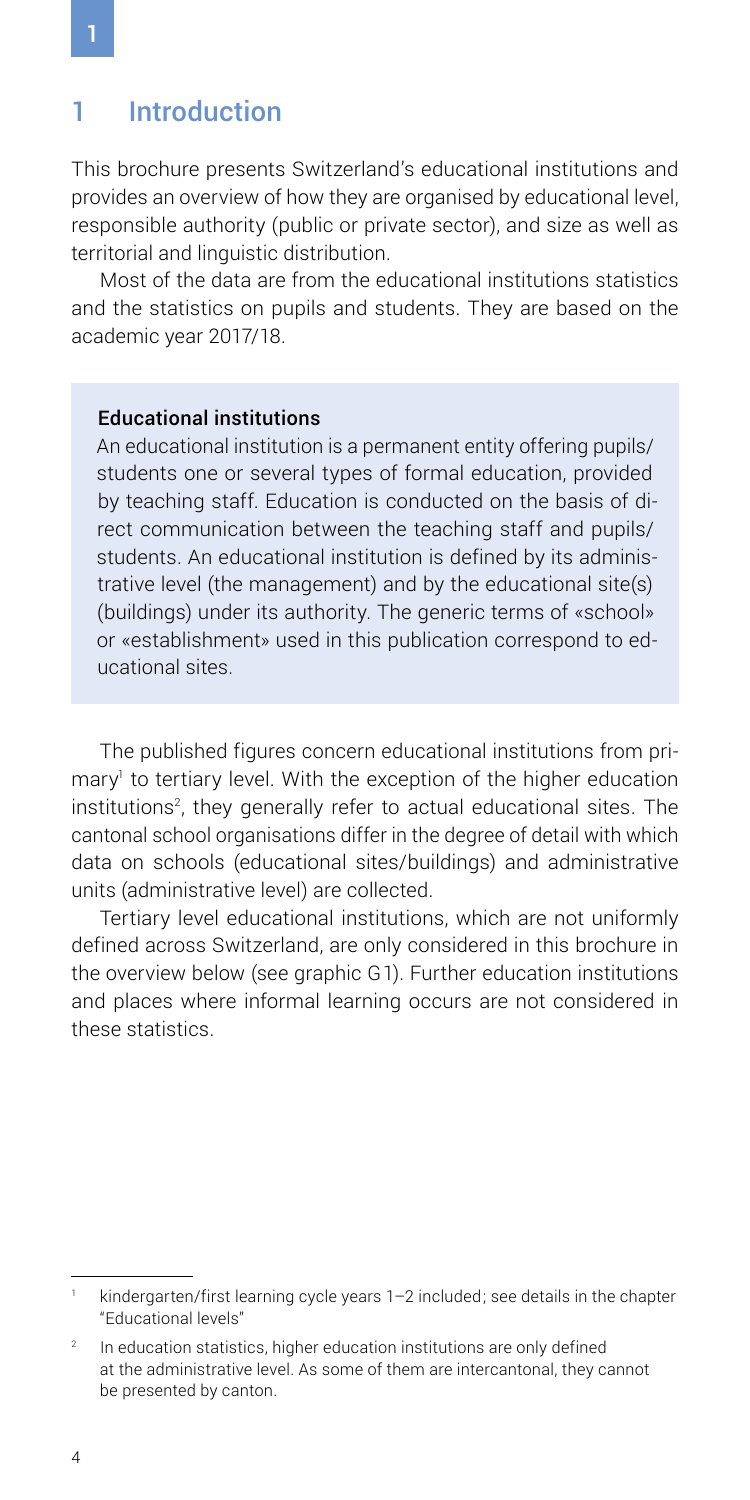# <span id="page-4-0"></span>2 The key figures of educational institutions

In autumn 2017/18 there were 10 306 educational institutions in Switzerland including all levels.<sup>3</sup>

Compulsory education groups together most educational institutions (88%). They accommodate 58% of all people in education and 65% of teachers<sup>4</sup>. More than half of public expenditure on education is spent at this level (56%). Only 8% of schools are for upper secondary level: they group together 23% of all people in education and 19% of teachers for around a fifth of public expenditure on education (18%). At tertiary level, the proportion of educational institutions is 4%. They accommodate 19% of persons in education for 15% of teachers. A quarter of public expenditure on education<sup>s</sup> is spent at this level (26%).

### Educational institutions, pupils/students, teaching staff and public education expenditure by educational level, 2017/18

0% 20% 40% 60% 80% 100% educational institutions pupils/students teaching staff  $(FTF)$ public educ. expenditure (2016; in m CHF) 9 493  $857$   $^{211}$ 944 706 365 324 306 895 67 897 20 025 16 107 18 477 5 949 8 461 compulsory education upper secondary level tertiary level

Sources: FSO – SBI, SDL, SSP, SHIS-studex, ÖBA © FSO 2019

G1

without double counting; see explanation in the next chapter

<sup>4</sup> Excl. staff teaching a foreign teaching programme (3020 FTE). This concerns compulsory schooling and upper secondary level. This category is described in detail under «Definitions» at the end of the publication.

<sup>5</sup> excl. public expenditure on research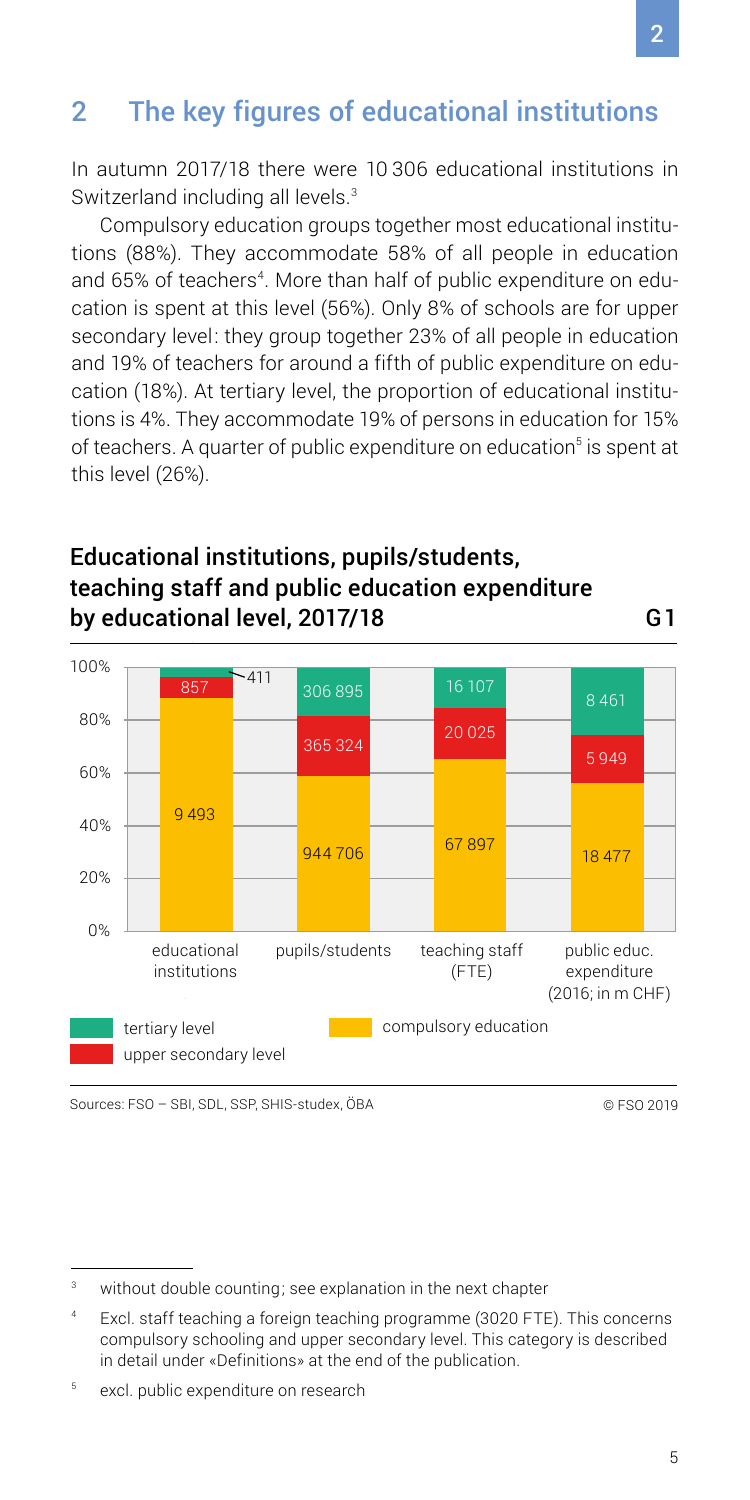The distribution of schools on the territory varies by language region. Three-quarters of schools, across all levels of education,<sup>6</sup> are located in German-speaking Switzerland for 69% of pupils, nearly one in five schools in French-speaking Switzerland (19%) for over a quarter of pupils (27%), 5% in Italian-speaking Switzerland (4% of pupils) and 0.5% in the Romansh-speaking part of the country (0.2% of pupils).



### Schools and pupils by language region, 2017/18 G2

Sources: FSO – SBI, SDL © FSO 2019

 $6$  excluding higher education institutions, which cannot be allocated to a particular language region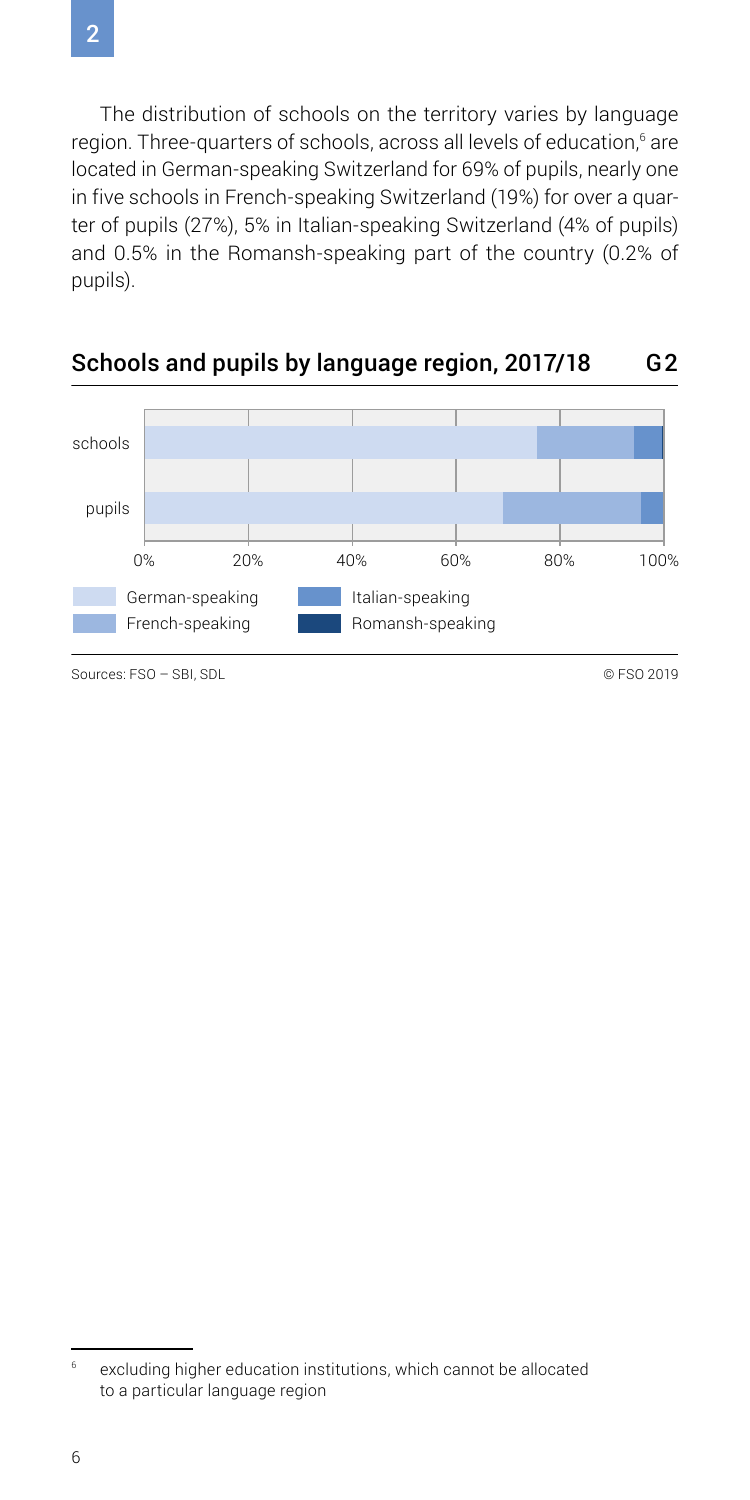### <span id="page-6-0"></span>3 Educational levels

A school's educational level is defined by its student population and the educational programmes in which the students are enrolled. Thus one school that offers an educational programme over several educational levels may be counted several times depending on the level of detail required by the analysis (double counting principle).

In Switzerland, compulsory education lasts eleven years and includes primary level and lower secondary level. It generally starts at the age of 4 with kindergarten or the first learning cycle (primary level 1st and 2nd year) and continues with the primary level 3–8 (3rd to 8th year). All cantons offer at least one year of kindergarten. In most cantons, two years are compulsory.

Over the 2017/18 academic year, there were 5427 schools at primary level 1–2 and 4620 at primary level 3–8 spread throughout Switzerland. At lower secondary level, 1647 places of education and training were surveyed at national level.

Upper secondary level follows compulsory education. Young people choose an initial vocational education and training course, and attend one of 391 vocational schools or opt for a general education (279 educational institutions). Finally, Switzerland's education and training offerings are completed by the tertiary level (professional education and training (PET) and universities) with 411 educational institutions.

### Educational institutions by educational level, 2017/18



Source: FSO – SBI © FSO 2019

G3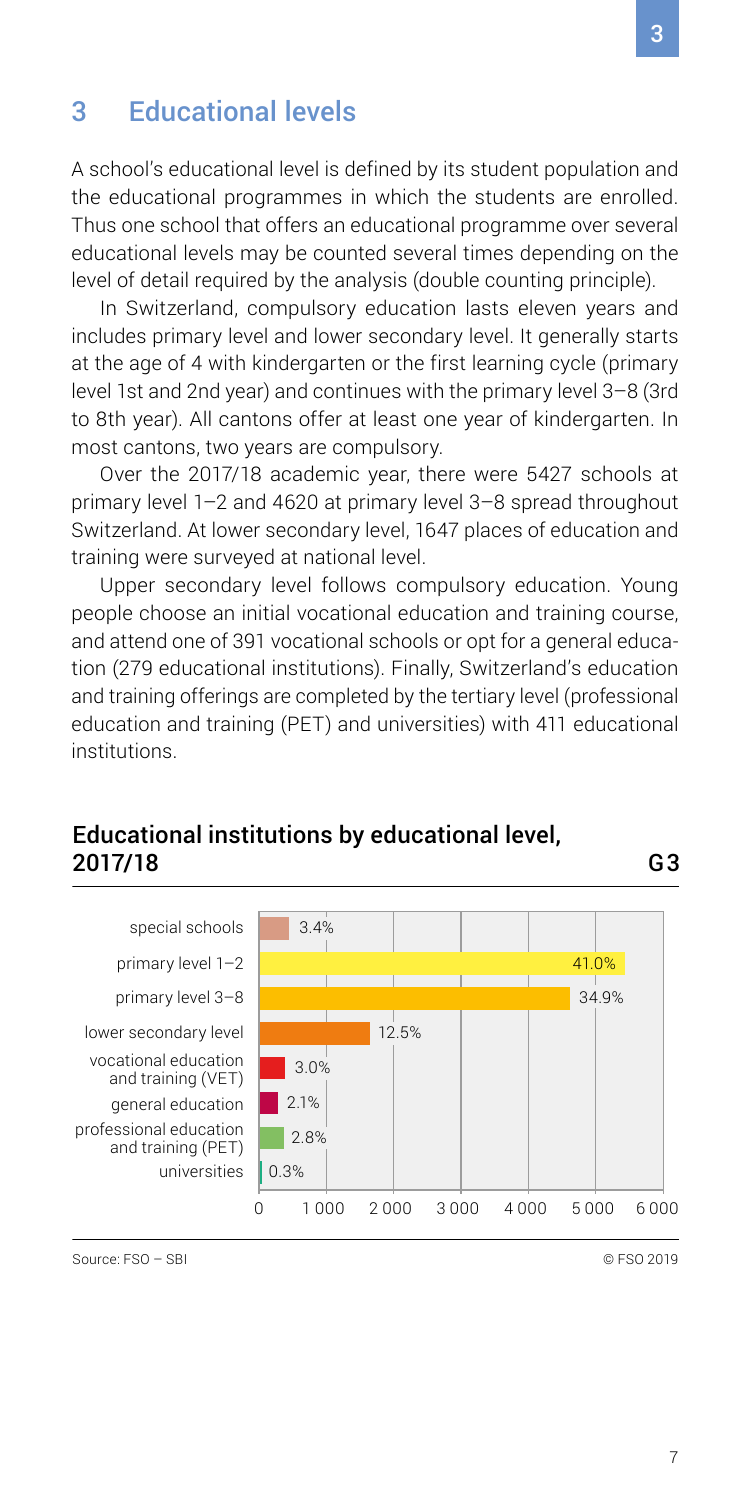### <span id="page-7-0"></span>4 In focus: special schools

Special schools make up a minority of schools in the Swiss school system (3.4% of all educational institutions). They cover the primary and lower secondary level. They differ greatly from other educational institutions with regard to the authority that is responsible for them and regarding their distribution and organisation in and across the cantons. This is why they are considered separately here.

In contrast to an ordinary school, a special school is an educational institution for compulsory education that provides teaching that is adapted to different types of disability or to pupils with considerable learning difficulties or severe behavioural problems within the scope of compulsory education.

In 2017/18 there were 452 special schools in Switzerland. The canton of Geneva had the greatest share of special schools (19%). In the three cantons with the highest percentage (GE, TI, JU), these schools are on average smaller than those in other cantons (fewer than 20 pupils per school). In seven cantons, the proportion of special schools was less than 3%. The canton of Appenzell Inner Rhodes did not have any. The distribution of pupils in special schools is to some extent intercantonal. In the canton of Appenzell Inner Rhodes, pupils attend mainly special schools in Appenzell Outer Rhodes and in the canton of St. Gallen. Across Switzerland, the share of special schools in compulsory education is 4.4%.



### Share of special schools in compulsory education by canton, 2017/18 G4

Source: FSO – SBI © FSO 2019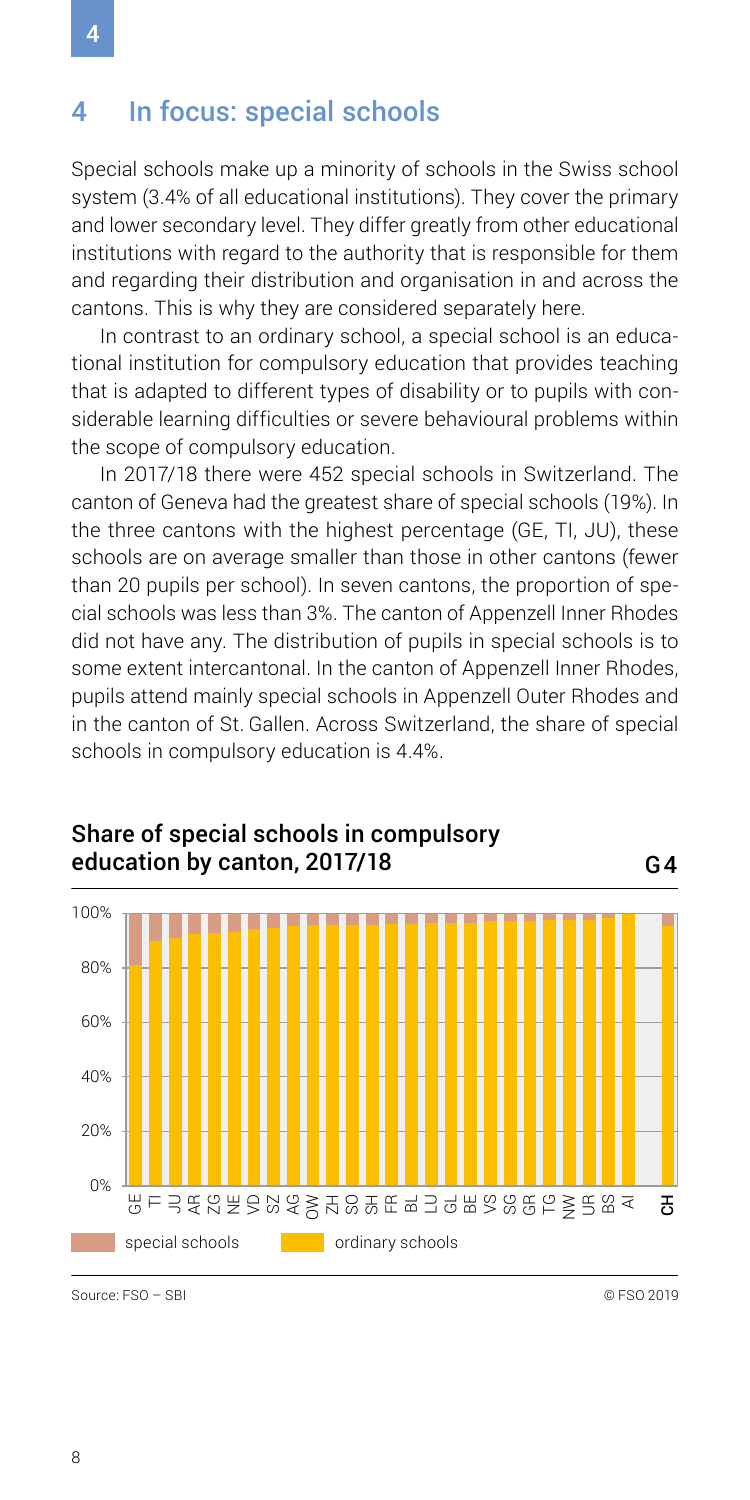### <span id="page-8-0"></span>5 In focus: vocational education and training (VET)

In Switzerland, the vocational education and training (VET) can be completed in a training company (dual-track approach) or in a fulltime vocational school.

The dual-track approach combines practical training in a company and theoretical training in a vocational school. Switzerland's dual-track system stands out from the vocational education and training of other countries. At national level, the dual-track approach is the most common form of vocational training (68%).

In French- and Italian-speaking regions, the share of schools offering full-time vocational education and training in school is greater than in German-speaking Switzerland: in 2017/18, this share was 47% in French-speaking Switzerland (24% of pupils), 36% in Italianspeaking Switzerland (28% of pupils) and 24% in German-speaking Switzerland (4% of pupils).

The same trend is seen in public expenditure on education per person in education: it is higher when the share of schools offering full-time vocational education and training is greater. Private companies make a large contribution to the funding of dual-track education.



### VET schools by organisation of education and language region1 , 2017/18 G5

The Romansh-speaking region is not represented in this graph due to the limited number of vocational schools, with only one school providing dual education.

Sources: FSO – SBL SDL © FSO 2019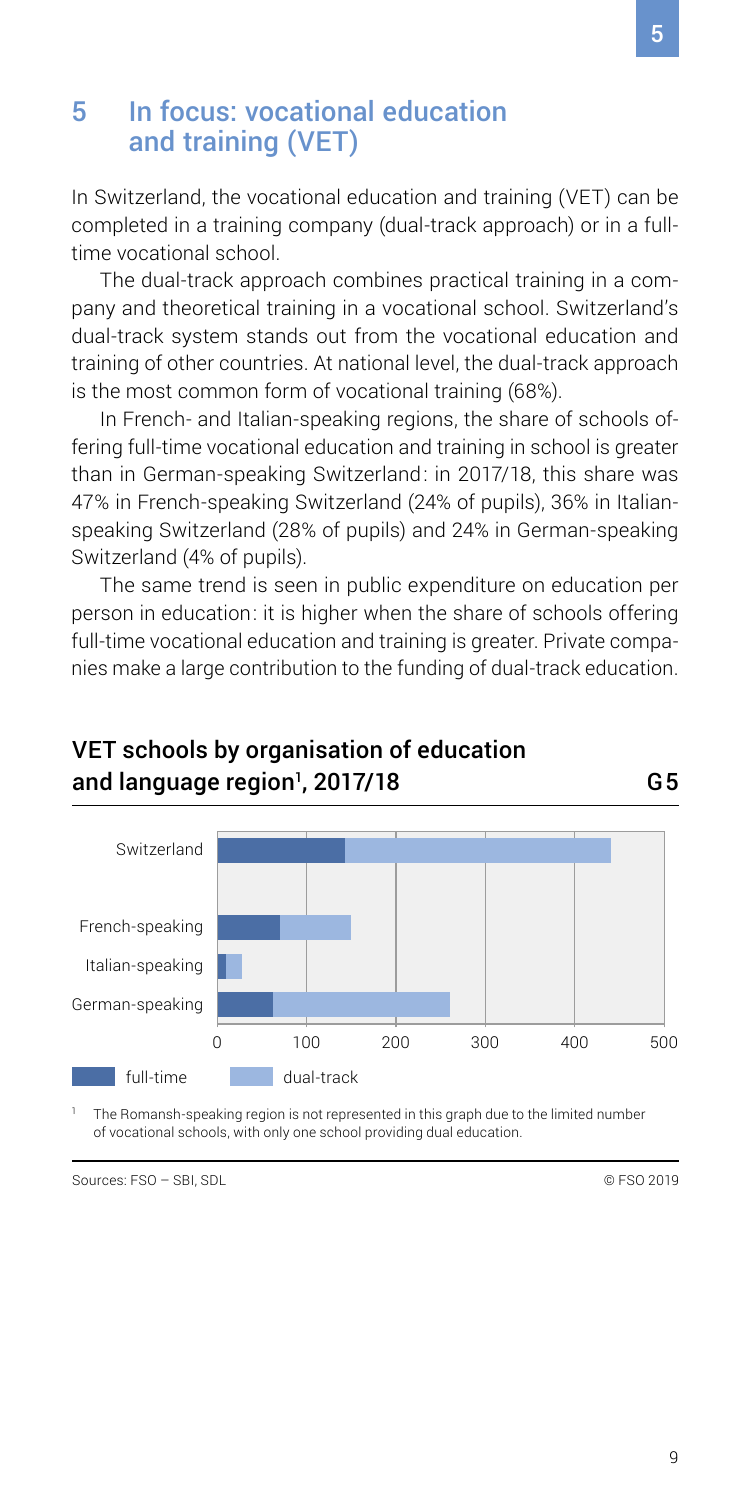## <span id="page-9-0"></span>6 Size of educational institutions

The average size $^{\prime}$  of a school is 30 pupils at primary level 1–2, 110 pupils at primary level 3–8 and 150 pupils at lower secondary level. Special schools accommodate an average of 40 pupils. At upper secondary level, there are approx. 600 pupils in a vocational school and 360 pupils in a general education school.

### Size of an educational institution

A school's size is determined from the number of pupils following education and training at the school. In this brochure, it takes into account all pupils educated in the establishment by the educational level followed. The size of the school may also be defined by the total number of pupils, without taking into account the education level (see example under "Definitions" at the end of the publication).

In compulsory education, 73% of special schools and 86% of primary level 1–2 schools have 50 pupils or less. At primary level 3–8, 32% of schools are of this size. At lower secondary level, the share of schools in this size category is 28%, similar to that of schools which accommodate more than 200 pupils (27%; see graph G6).

<sup>7</sup> To calculate the average size of a school, the total number of pupils enrolled at an educational level is simply divided by the total number of schools offering this educational level.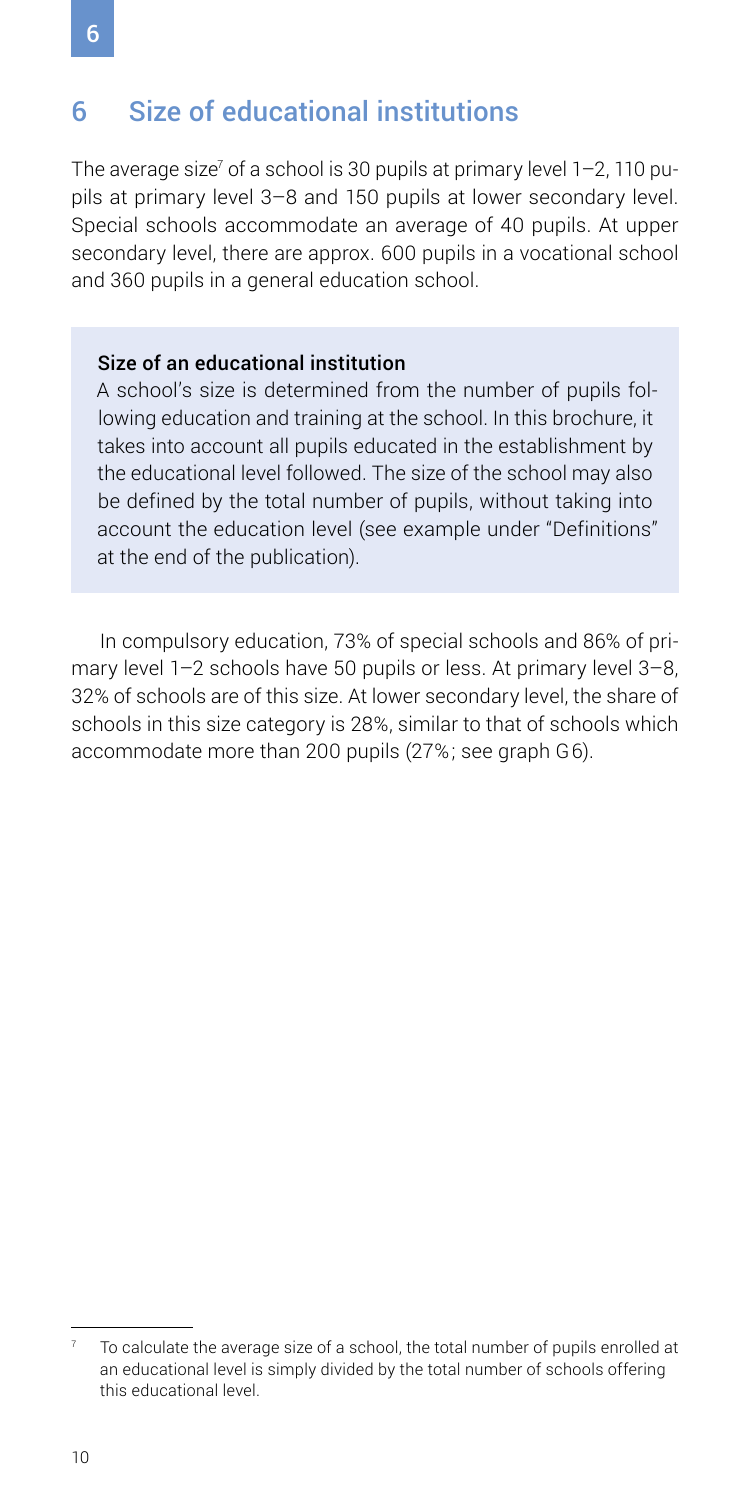At upper secondary level, around half of schools accommodate more than 200 pupils (58% for vocational schools and 52% for general education schools). The remainder of educational institutions at this level are divided among the other sizes, following a similar trend.



Schools by size and educational level, 2017/18

Sources: FSO – SBL SDL © FSO 2019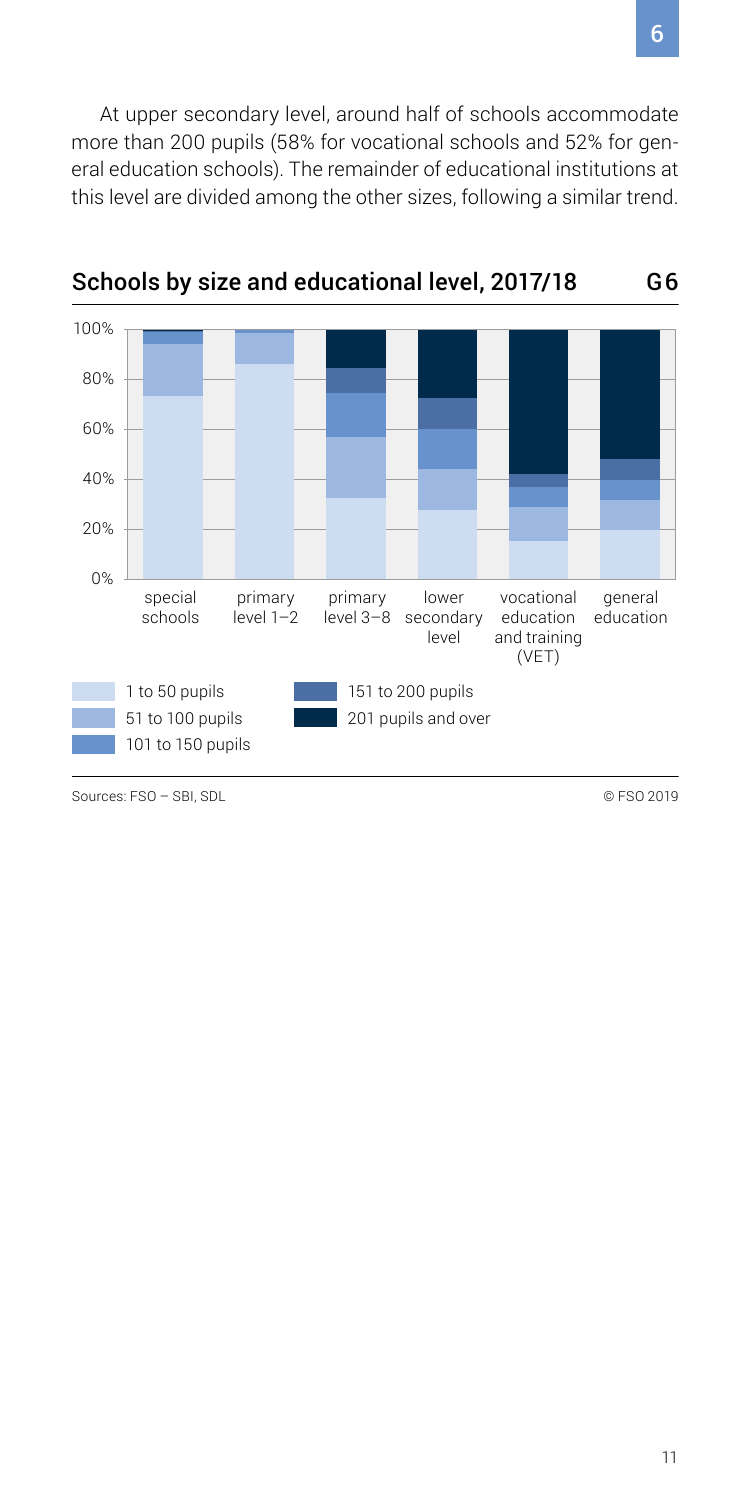### <span id="page-11-0"></span>7 Authority responsible for educational institutions

In Switzerland, most schools are managed by public authorities: across all levels of education, 87% of schools are public. Furthermore, around one third of private schools are subsidised (36%).

### Responsible school authority (status)

Educational institutions are either public or private. Furthermore, private institutions are classified between government dependent private (public funding of 50% or more) and independent private institutions (public funding of less than 50%).

The organisation and the location of private schools varies considerably from public schools.

In compulsory education, most private schools accommodate fewer than 100 pupils (90%), while this is the case for 73% of public schools. At upper secondary level, private schools represent 43% of educational institutions but educate only one sixth of pupils with the majority of private schools having fewer than 100 pupils. Three quarters of independent private schools offer two or more education levels from primary level to upper secondary level. This share is 38% for public schools.

As regards location, 81% of private schools are located in an urban commune compared with 56% of public schools.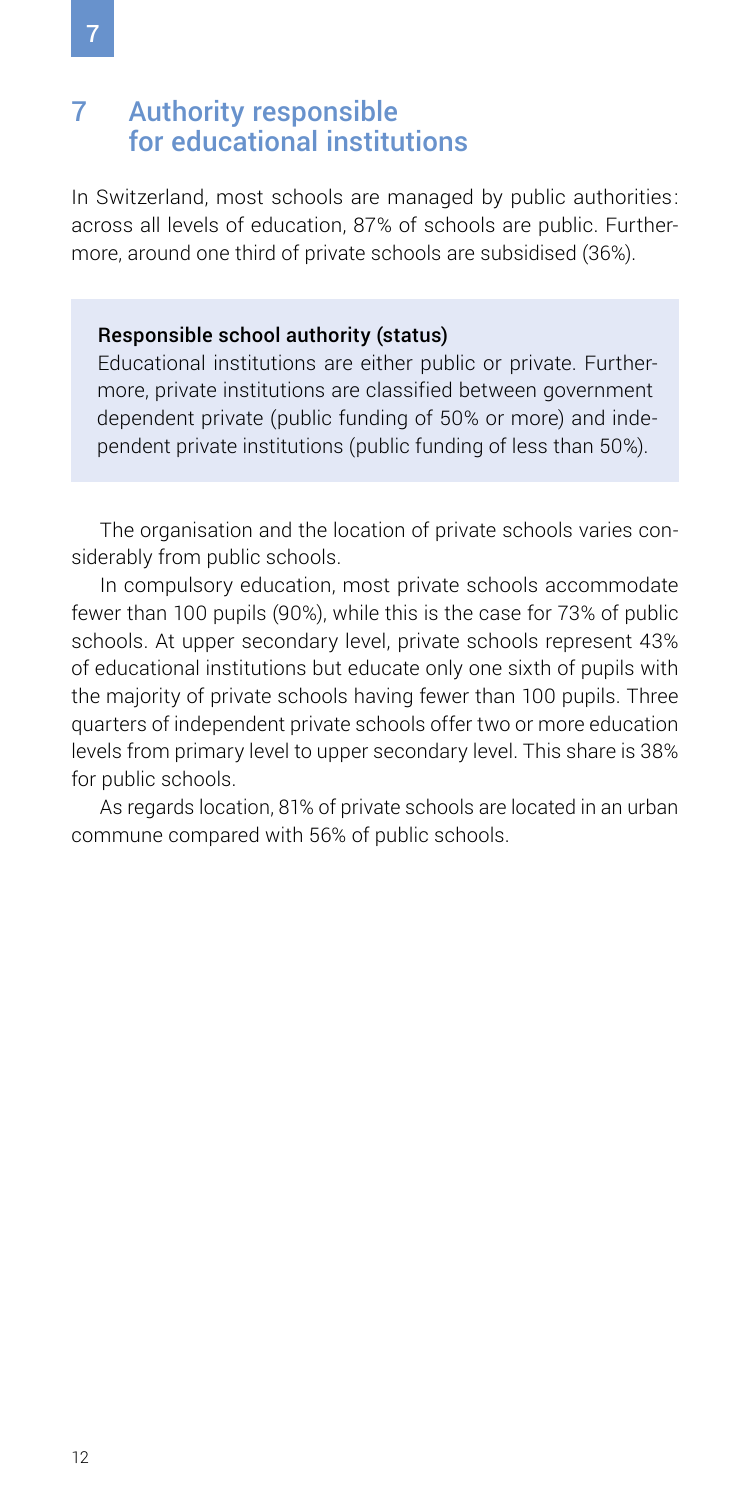Public sector schools account for the majority of schools in compulsory education (primary level: 93%; lower secondary level: 80%). The share of the independent private sector is 6% for the primary level and 18% for the lower secondary level. The share of the government dependent private sector is virtually zero (0.3% resp. 2%). Special schools differ from other levels with a majority of government dependent private schools (64%).

At upper secondary level, 59% of schools are public, 16% are dependent private schools and the remaining quarter are independent private schools. The distribution of vocational schools by status is different to that of schools offering general education: 71% of vocational schools and 53% of general education schools are public, 16% and 7% are government dependent private schools, 14% and 40% are independent private schools.

The share of the government dependent and independent private sectors increases with educational level, with the exception of special schools.



### Schools by educational level and status, 2017/18 G7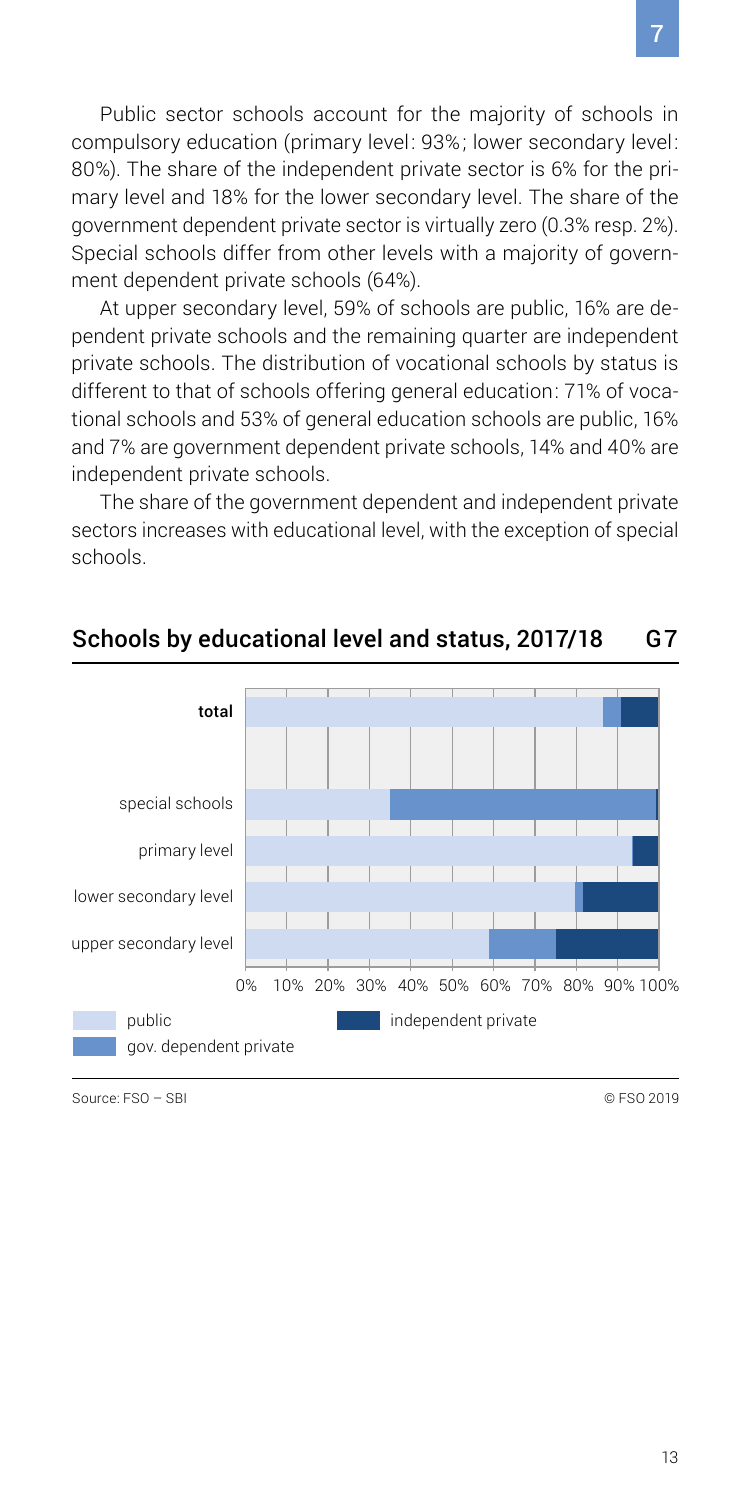### <span id="page-13-0"></span>8 In focus: cantonal diversity

The status of an educational institution that is defined by the financially responsible authority varies not only by educational level but also by canton. For all education levels considered together, about half of all private schools are located in three cantons (ZH, VD, BE). The comparison between the cantons of public and private schools by education level reveals quite contrasting trends.

At primary level, the share of government dependent private schools in all cantons is very low (less than 3%) or zero. The share of independent private schools varies between 1% in Graubünden and 22% in the canton of Geneva. Five cantons do not have any schools of this type on their territory (JU, GL, UR, NW, AI).



### Primary level: schools by canton and status, 2017/18

Source: FSO – SBI © FSO 2019

G8

At lower secondary level, the share of government dependent private schools reaches or exceeds 10% in two of the eight cantons that collect this data: Jura (25%) and Graubünden (10%). The canton of Geneva has the greatest share of independent private schools (51%; see graph G9).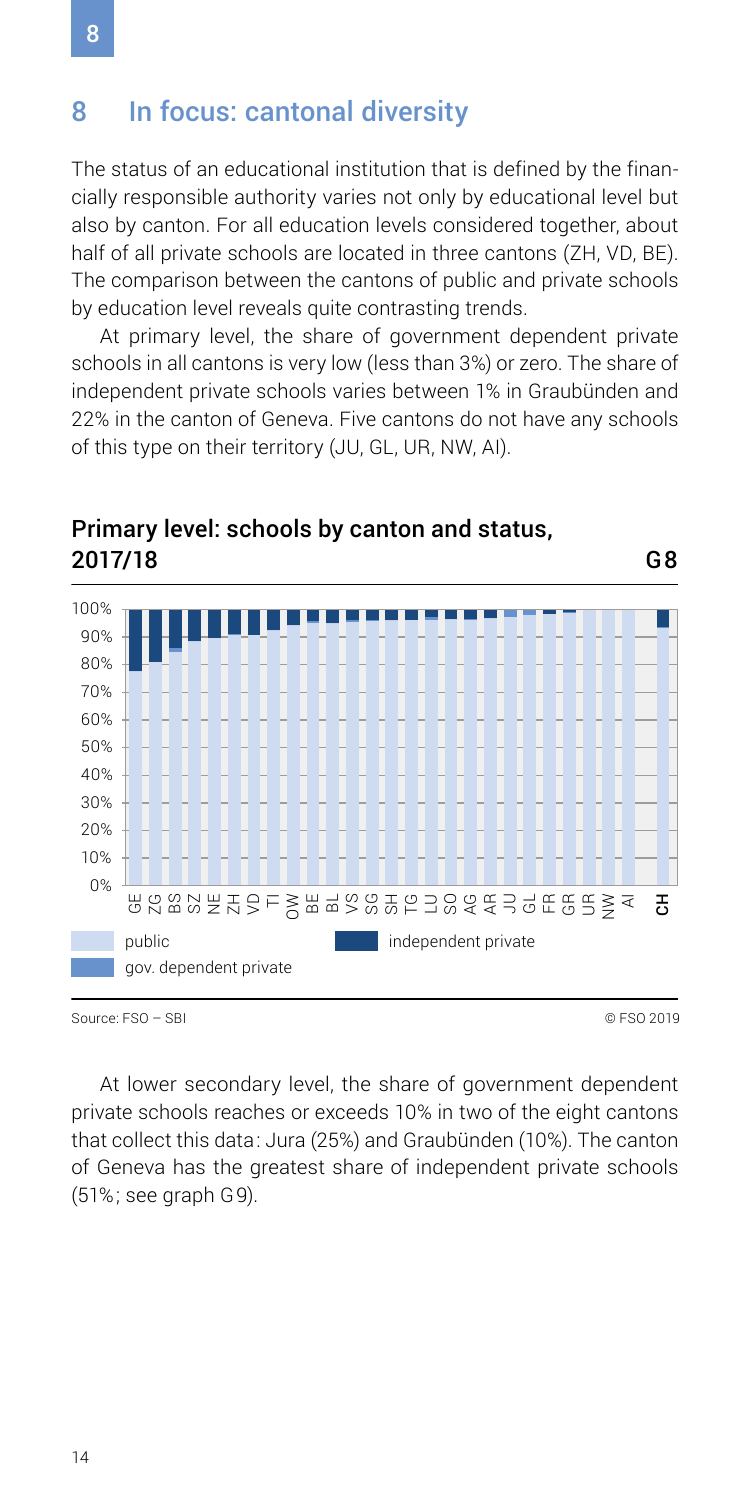### Lower secondary level: schools by canton and status, 2017/18



The majority of upper secondary level schools are public in all cantons. The cantons of Graubünden, Vaud, Bern and St. Gallen are exceptions having a majority of private schools (dependent or independent private) at this level. The share of independent private schools varies between 46% in the canton of Vaud and 5% in Fribourg. Three cantons do not have any independent private schools at this level (GR, JU, GL) and four cantons only have public schools (UR, NW, AR, AI).

### Upper secondary level: schools by canton and status, 2017/18



Source: FSO – SBI © FSO 2019

G10

8

G9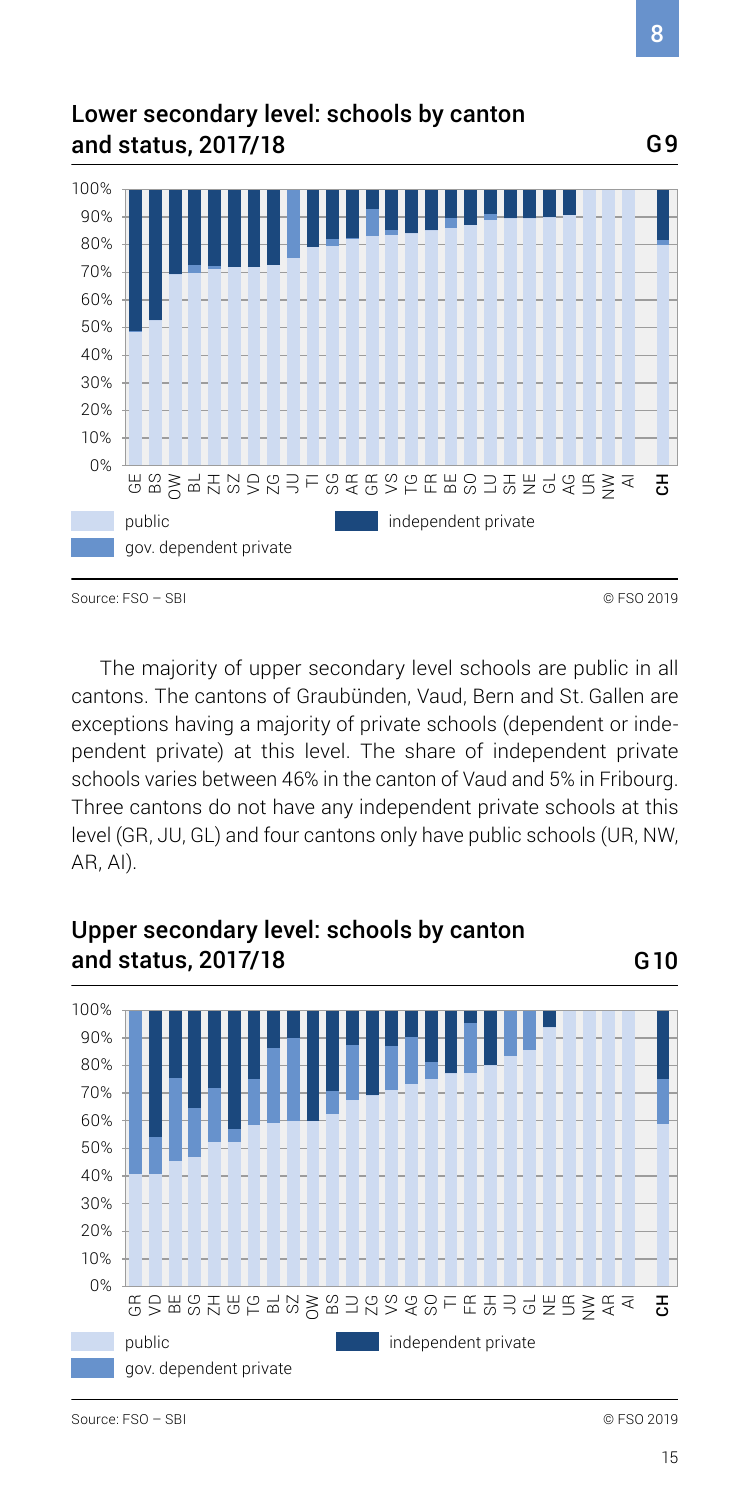### <span id="page-15-0"></span>9 Territorial distribution of educational institutions

The distribution of educational institutions on Swiss territory is based on the urban-rural typology, which classifies the Swiss communes, mainly by the criteria of density and size. This typology comprises three categories: urban, rural and intermediary (with the latter having both urban and rural characteristics).

In the academic year 2017/18, 58% of primary to upper secondary schools were located in an urban commune. Meanwhile, 63% of the population<sup>8</sup> lived and 72% of pupils were concentrated in this type of commune. In turn, 22% of schools were located in intermediary communes, with 21% of the population and 18% of the pupils. Finally, rural communes accommodated 20% of schools with 16% of the population and 11% of the pupils.



# Schools, pupils and population by commune type,

Sources: FSO – SBI, SDL, STATPOP, Switzerland's geographical levels © FSO 2019

The territorial distribution of schools varies by educational level. Although around half of the schools at primary and lower secondary level are located in urban centres (55% and 56%), the share of special schools in this commune category is 73% and that of upper secondary level schools 87% (see graph G12).

In the intermediary and rural communes, primary schools are distributed in an equivalent manner (22% and 23%). For the remaining education levels, the percentage of schools is greater in the intermediary communes than in the rural communes (17% and 9% for special schools, 24% and 19% for lower secondary level schools, 10% and 3% for upper secondary level schools).

<sup>8</sup> Population and Household statistics (STATPOP) on 31 December 2017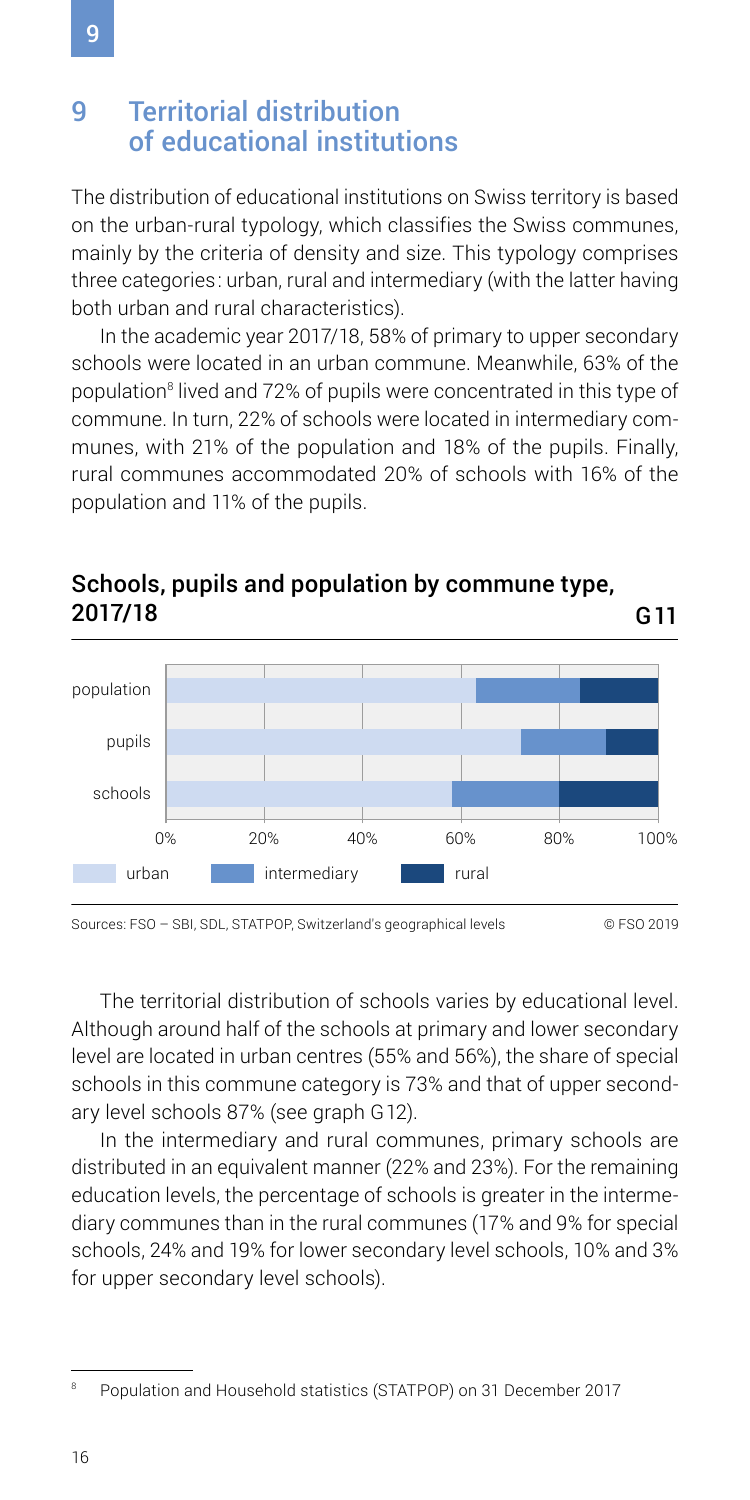

For all education levels considered together, around half of schools with 100 pupils or under and some 60% of schools with 101 to 200 pupils are located in urban communes, as are 80% of schools with more than 200 pupils.

In the intermediary communes, there are around a quarter of schools in each category size between 51 and 200 pupils (26%). This share is 20% for schools with 50 pupils or under and 16% for schools with more than 200 pupils.

In the rural communes, the greatest percentages are those for schools with up to 50 and 100 pupils (27% and 26%) and the lowest is for schools with 200 or more pupils (3%).

### Schools by commune type and size, 2017/18 G13



Sources: FSO – SBI, SDL, Switzerland's geographical levels © FSO 2019

Sources: FSO – SBI, Switzerland's geographical levels © FSO 2019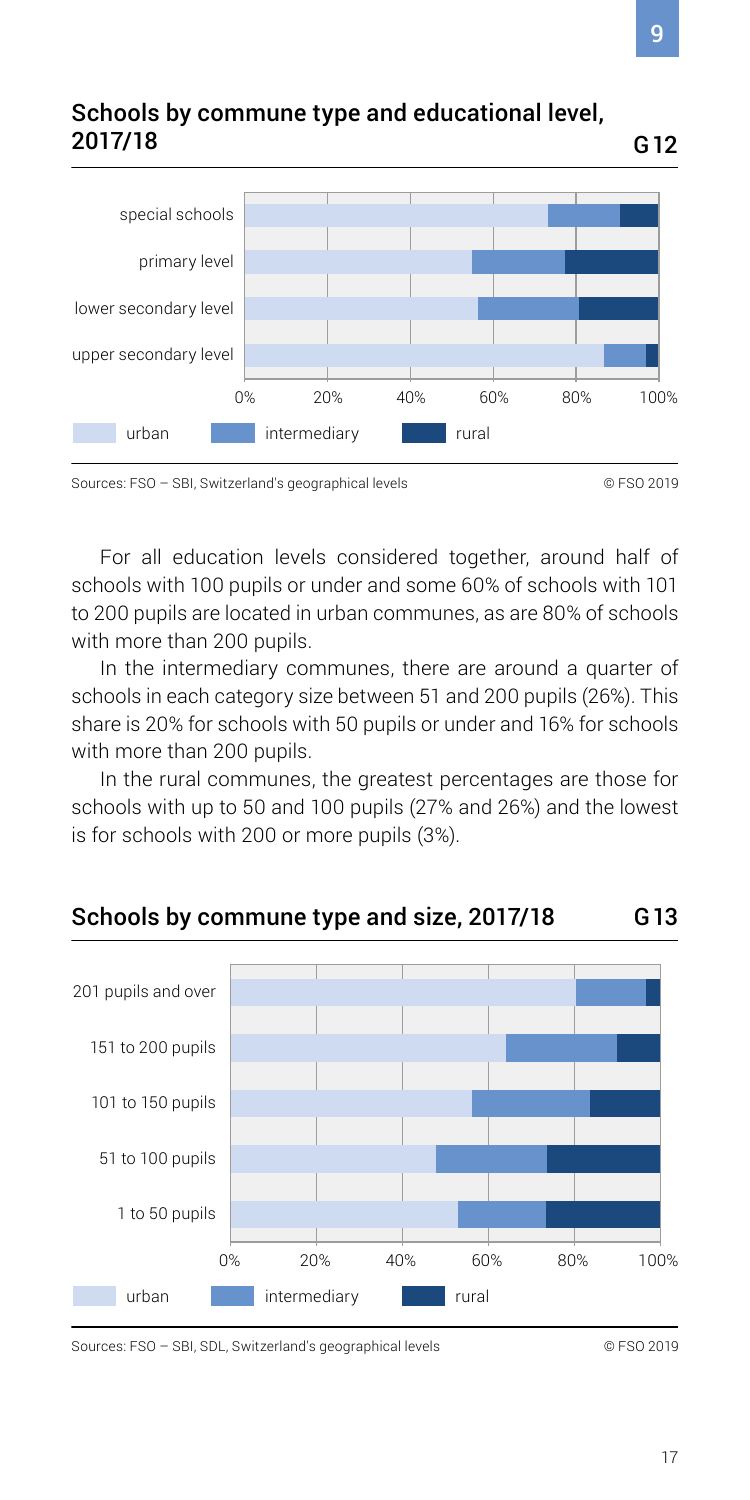Dispersed by their status, more than half of public schools (56%) close to, three quarters of government dependent private schools (73%) and 85% of independent private schools are located in an urban commune.

In the intermediary and rural communes, the share of public schools is similar (23% and 22%). The same also applies for independent private schools (9% and 6%). As regards government dependent private schools, 17% are located in an intermediary commune and 10% in a rural commune.

### Schools by commune type and status, 2017/18 G14



Sources : FSO – SBI, Switzerland's geographical levels © 6 CO 2019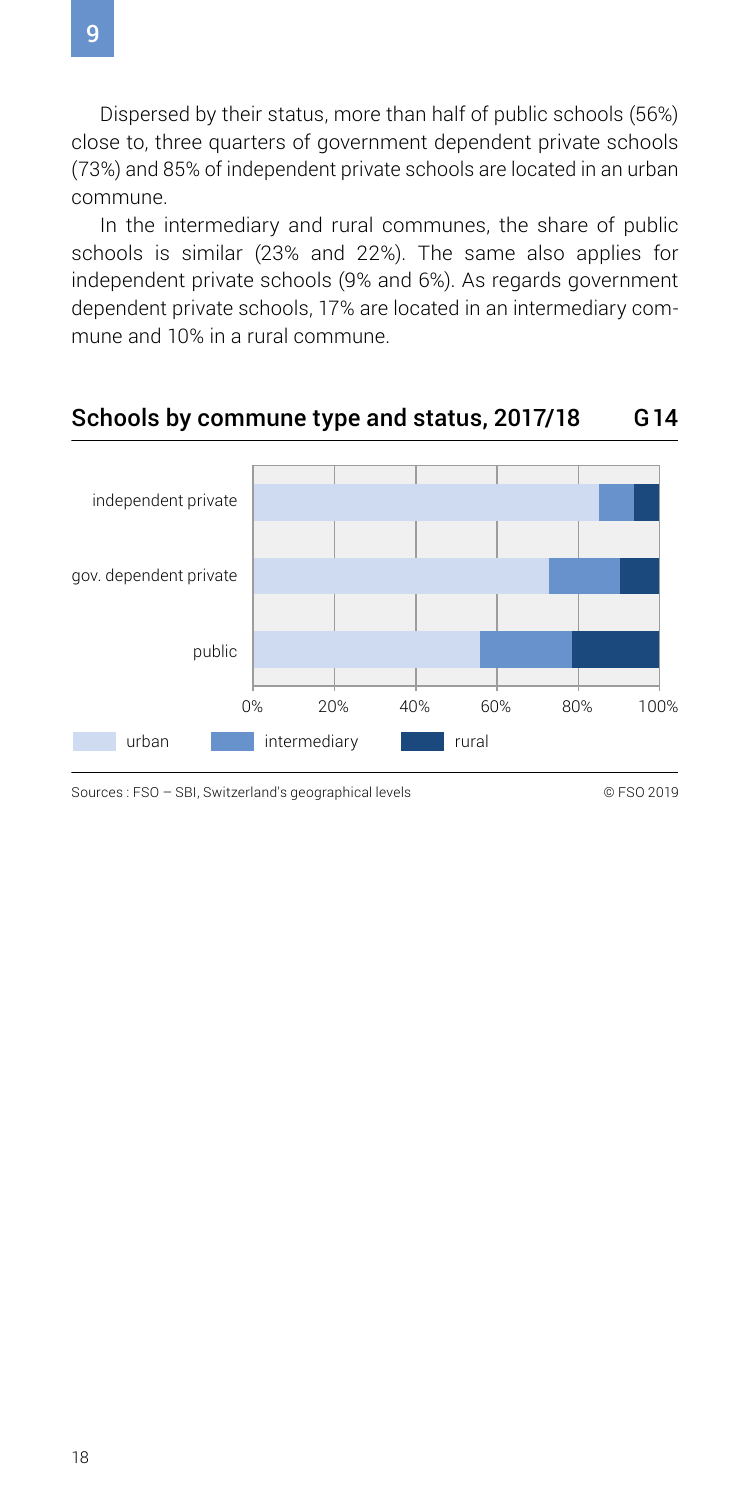# <span id="page-18-0"></span>10 Sources

### Educational institutions statistics (SBI)

The educational institutions statistics describe educational infrastructure by canton, from primary to tertiary level. All of the ordinary and special educational institutions, public and private, in which at least one pupil is surveyed are part of these statistics. The data are collected using the statistics on pupils and students (SDL, SHISstudex) and are complemented by information from the Business and Enterprise Register (BER).

### Statistics on pupils and students (SDL)

The statistics on pupils and students group together pupils and students from primary to tertiary levels (excluding universities). All people who have followed an educational programme for at least half a year, either full or part-time, are surveyed. Private and public educational institutes are included in the survey

## School staff statistics (SSP)

The school staff statistics collect information on those working in all public or private schools in Switzerland, from primary to tertiary level (excluding universities).

### Swiss university information system (SIUS)

The Swiss university information system's database contains data relating to students and exams (SHIS-studex) and personnel (SHIS-PERS) of universities, universities of applied sciences and universities of teacher education. It provides information on the situation regarding courses of study, how they are run and on various socio-demographic factors concerning students and personnel.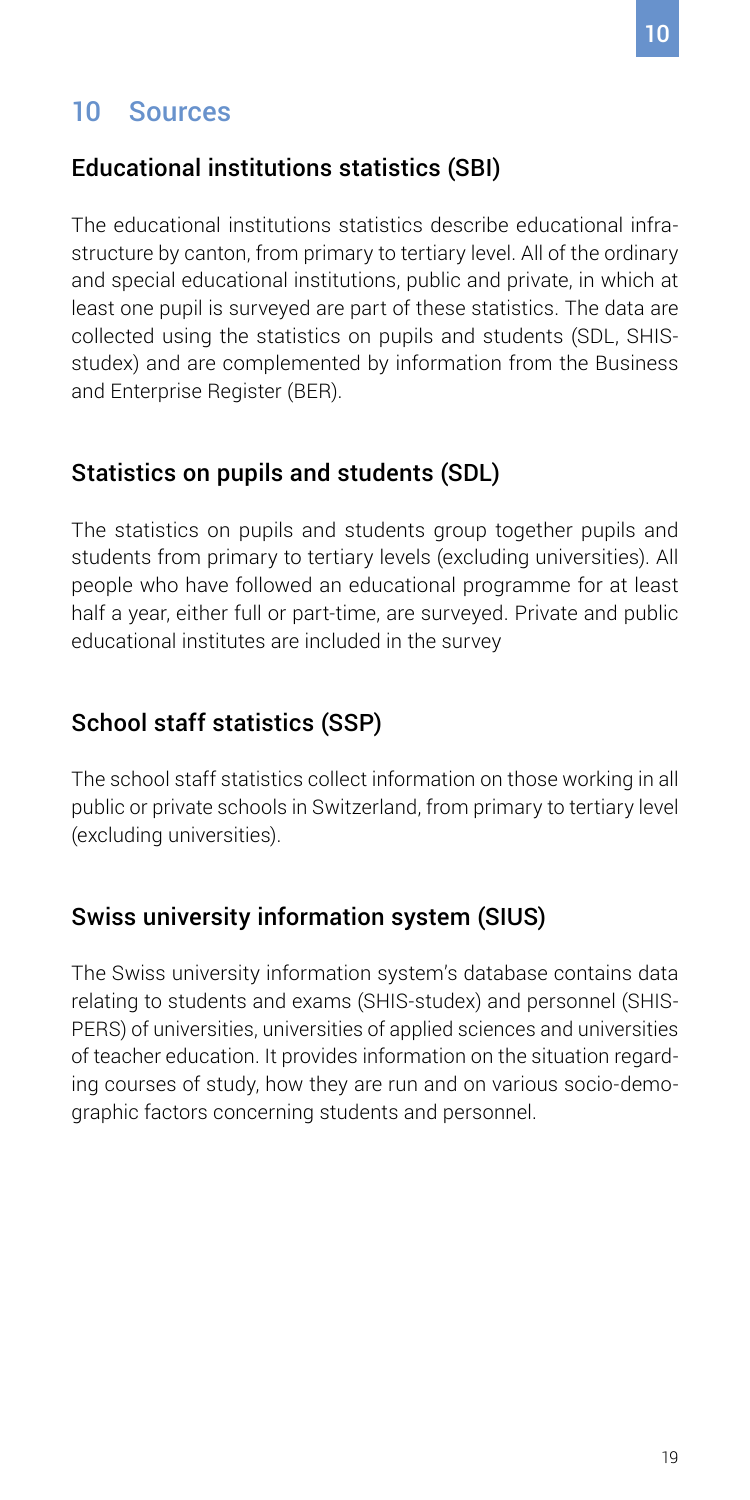### Public expenditure on education (ÖBA)

The statistics on public expenditure on education deal with the part of the federal administration's public expenditure listed under «Education». It includes expenditure by public authorities from compulsory education to institutions of higher education. It refers to the results of the most recent accounting year (2016).

### Switzerland's geographic levels

The geographic levels include the territorial typologies and subdivisions. The commune is used as the base unit. They enable spatial analyses and representations to be made based on various territorial divisions, each having their own utility depending on the topics covered or questions asked.

### Population and Household statistics (STATPOP)

The Population and Household statistics is part of the annual population census system. It provides information on the state and composition of the resident population at the end of the year as well as the movements of the resident population during the calendar year (31 December).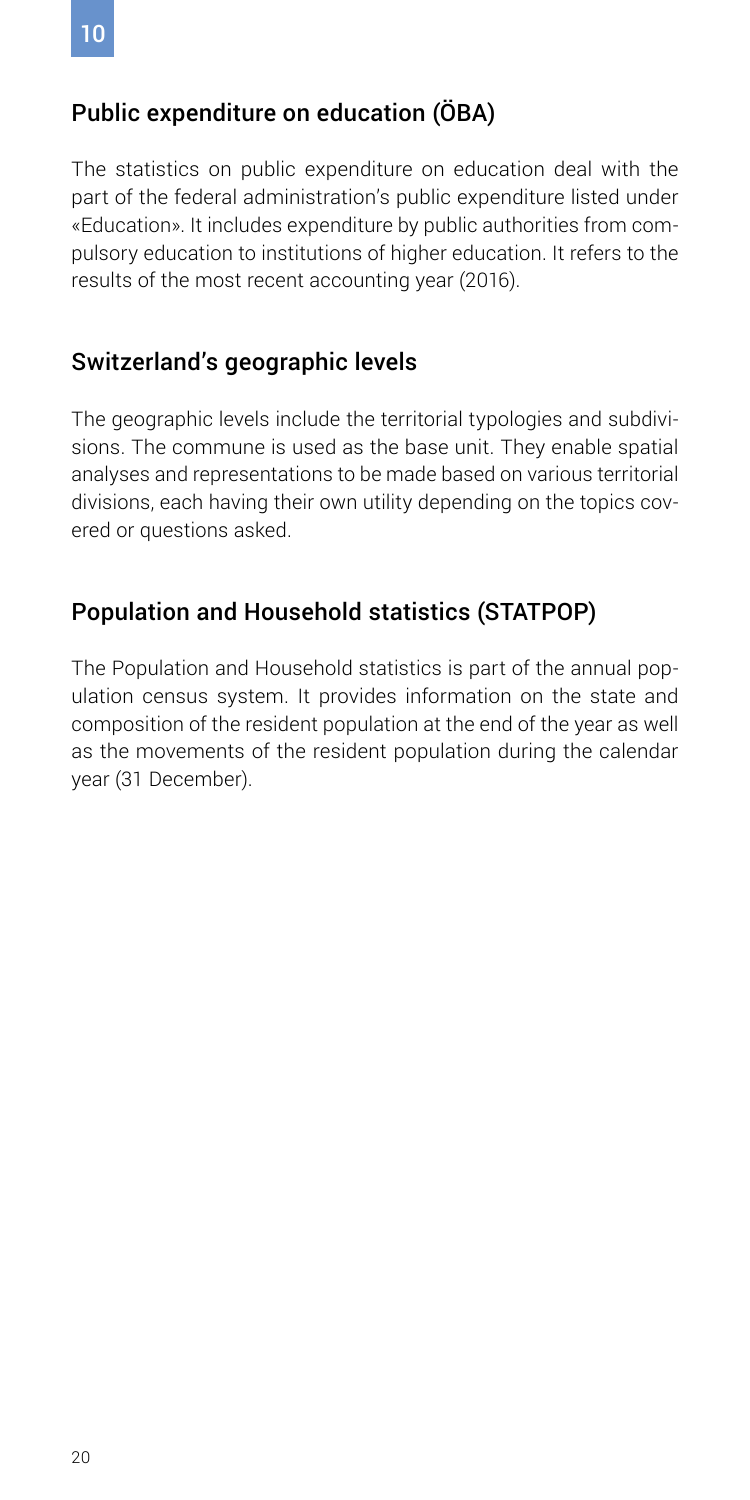# <span id="page-20-0"></span>11 Definitions

### Double counting

In the statistics on educational institutions, a school that offers an educational programme over several educational levels may be counted several times, depending on the level of detail required by the analysis.

### Educational institution

An educational institution is defined by its administrative level (the management) and by the educational site(s) (buildings) under its authority. An educational site usually consists of a single building. It may, however, consist of several buildings if these are only a short walking distance apart. In general, the terms «school» or «establishment» correspond to educational sites. An educational institution constantly receives teaching staff and pupils/students. It is founded on a communal, cantonal or federal law, has an explicit educational mandate and implements this. The educational institutions are placed under the responsibility of either public authorities (the Confederation, canton, commune or other public body), or a private body.

### Language region

The language regions are based on the national language spoken by the majority of a commune's population. In Switzerland there are four language regions:

- German-speaking region
- French-speaking region
- Italian-speaking region
- Romansh-speaking region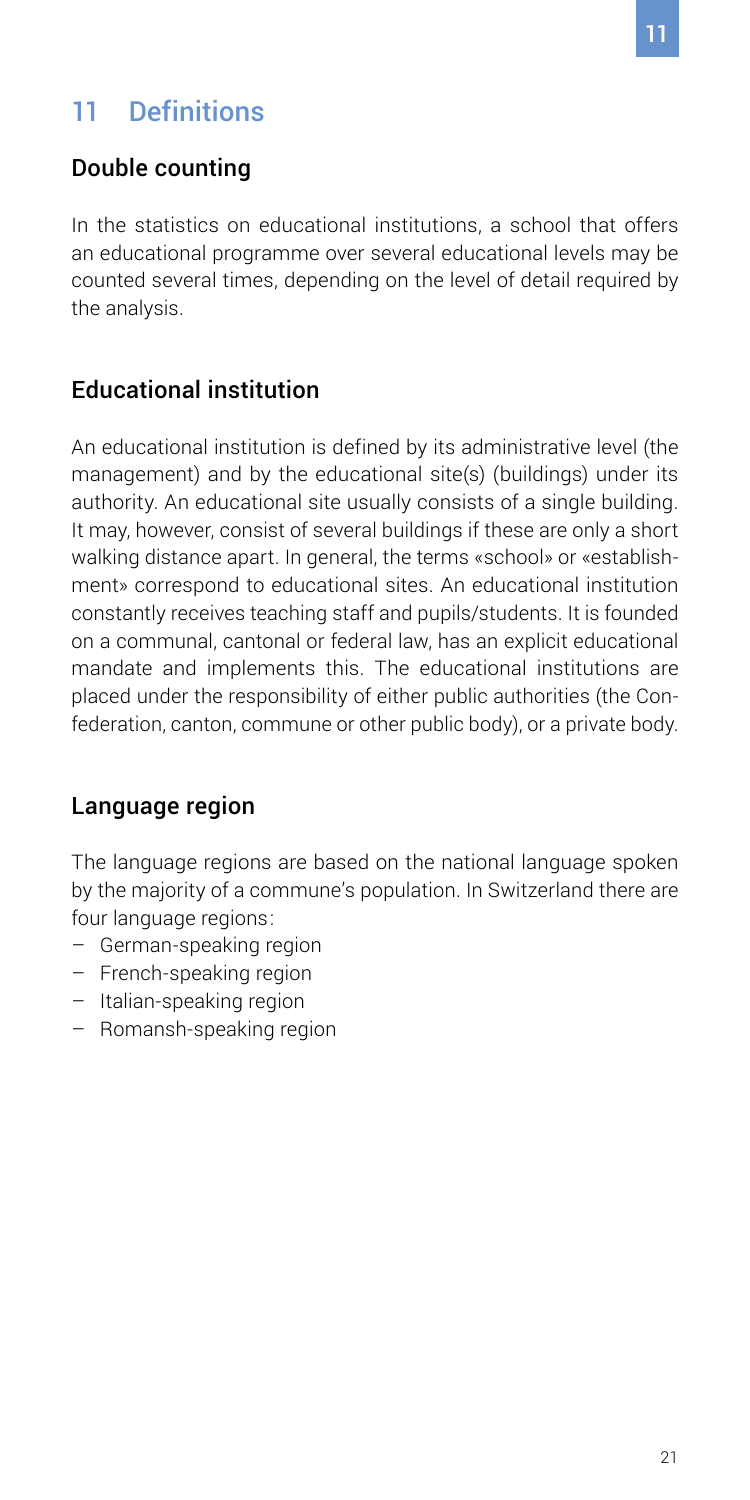### <span id="page-21-0"></span>Size

A school's size is determined from the number of pupils following education and training at the educational institution. The pupils considered in this calculation vary, however, according to the perspective chosen for the analysis (see double counting principle). The size of the school may thus be calculated based on the total of pupils enrolled at the school (perspective A) or based on the number of pupils enrolled in an educational level offered by the school (perspective B). For example: a school has 110 pupils with 10 pupils at primary level 1–2 and 100 at primary level 3–8. According to perspective A, this school is classified in the category "101 to 150 pupils" because the entire cohort is taken into consideration. According to perspective B, it is classified in the category "1 to 50 pupils" for primary level 1–2 as only 10 pupils enrolled in primary level 1–2 were counted, and in the category "51 to 100 pupils" for primary level 3–8. In this brochure, the size of the institution is generally calculated according to perspective B.

### Teaching staff

In this brochure, teaching staff includes personnel who directly teach in the schools (excluding personnel teaching a foreign education programme) as well as the professors and other teachers in higher education institutions. To allow comparison with the pupils/students, the figures relating to the teachers correspond to full-time equivalents (FTE) and not persons.

### Urban-rural typology

The urban-rural typology is derived from the typology of communes in nine categories and consists of three categories: urban, intermediary and rural. The nine categories are defined using the following criteria: density, size and accessibility.

The other definitions, presented in this publication are available on the website of the Federal Statistical Office [\(www.statistics.admin.ch](http://www.statistics.admin.ch)).

# Information

Educational institutions statistics: [schulstat@bfs.admin.ch](mailto:schulstat@bfs.admin.ch)

For further information concerning educational areas, see: [www.education-stat.admin.ch](http://www.education-stat.admin.ch)